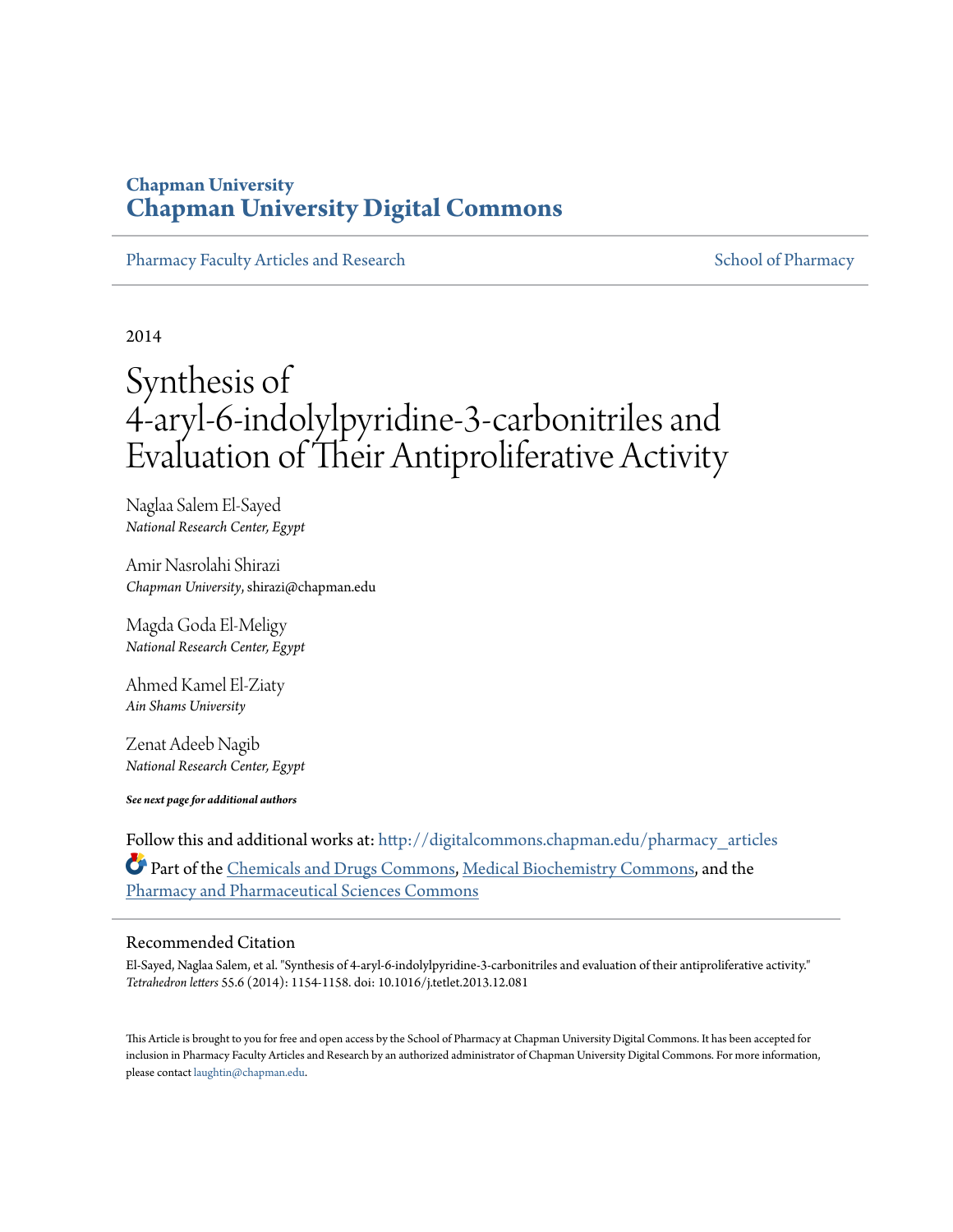# Synthesis of 4-aryl-6-indolylpyridine-3-carbonitriles and Evaluation of Their Antiproliferative Activity

#### **Comments**

NOTICE: this is the author's version of a work that was accepted for publication in *Tetrahedron Letters*. Changes resulting from the publishing process, such as peer review, editing, corrections, structural formatting, and other quality control mechanisms may not be reflected in this document. Changes may have been made to this work since it was submitted for publication. A definitive version was subsequently published in *Tetrahedron Letters*, volume 55. issue 6, in 2014. [DOI: 10.1016/j.tetlet.2013.12.081](http://dx.doi.org/10.1016/j.tetlet.2013.12.081)

The Creative Commons license below applies only to this version of the article.

#### **Creative Commons License**  $\bigcirc$   $\circ$

This work is licensed under a [Creative Commons Attribution-Noncommercial-No Derivative Works 4.0](http://creativecommons.org/licenses/by-nc-nd/4.0/) [License.](http://creativecommons.org/licenses/by-nc-nd/4.0/)

# **Copyright**

Elsevier

#### **Authors**

Naglaa Salem El-Sayed, Amir Nasrolahi Shirazi, Magda Goda El-Meligy, Ahmed Kamel El-Ziaty, Zenat Adeeb Nagib, and Keykavous Parang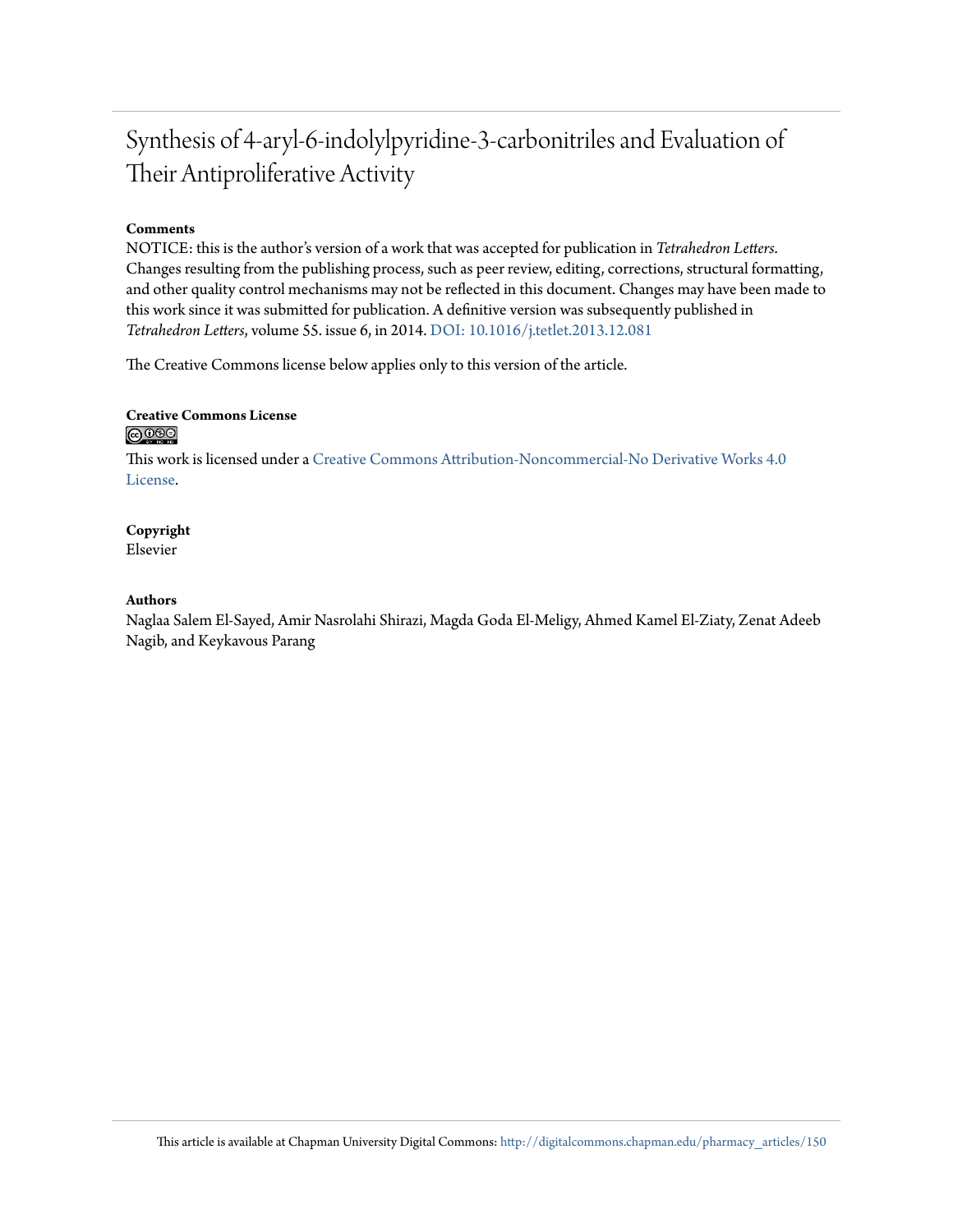## **Graphical Abstract**

### **Synthesis of 4-aryl-6-indolylpyridine-3-carbonitriles and evaluation of their antiproliferative activity**

Leave this area blank for abstract info.

Naglaa Salem El-Sayed<sup>1,2</sup>, Amir Nasrolahi Shirazi<sup>2,3</sup>, Magda Goda El-Meligy<sup>1</sup>, Ahmed Kamel El-Ziaty<sup>4</sup>, Zenat Adeeb Nagib<sup>1,\*</sup>, Keykavous Parang<sup>2,3,\*</sup>

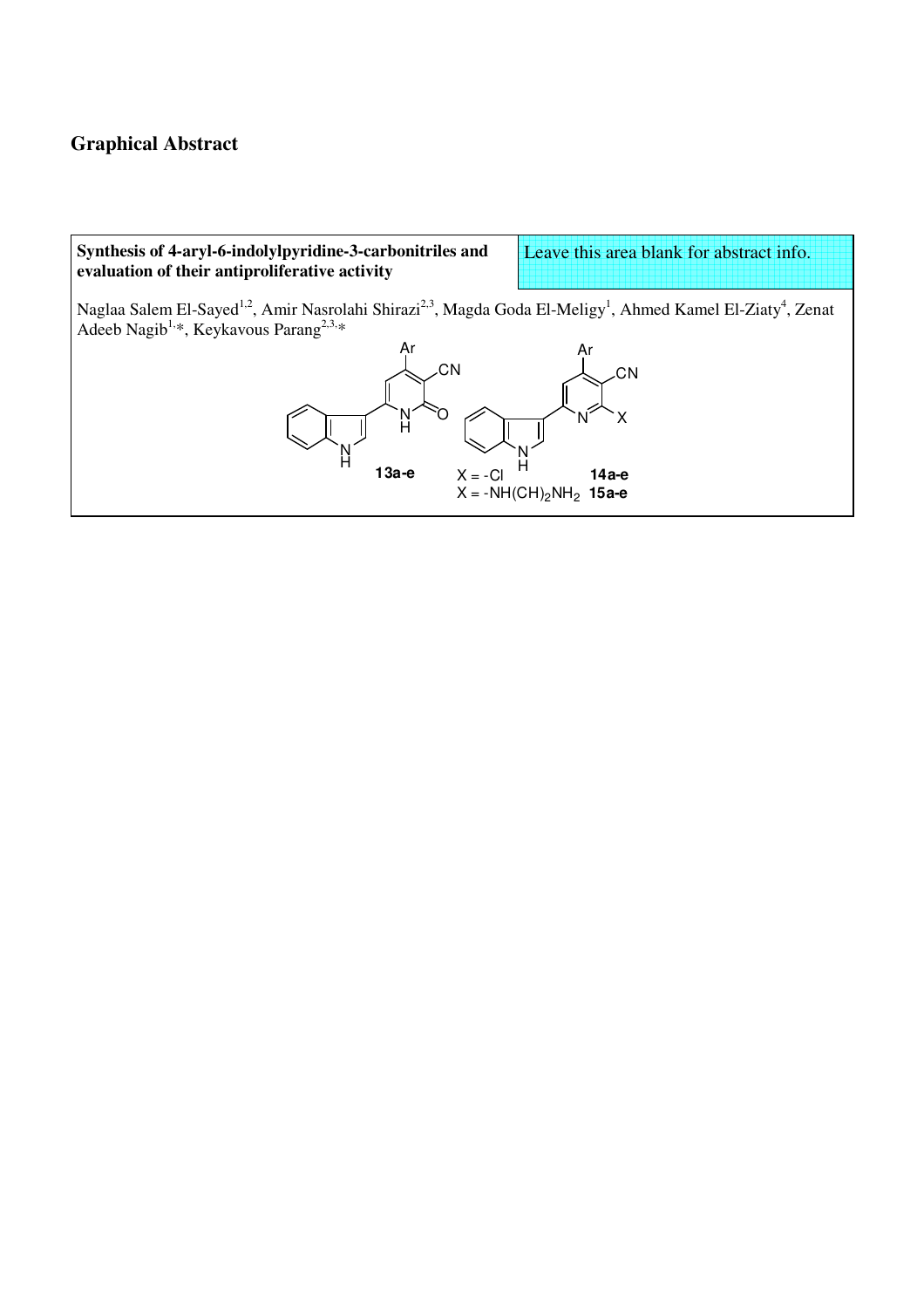# **Synthesis of 4-aryl-6-indolylpyridine-3-carbonitriles and evaluation of their antiproliferative activity**

Naglaa Salem El-Sayed<sup>1,2</sup>, Amir Nasrolahi Shirazi<sup>2,3</sup>, Magda Goda El-Meligy<sup>1</sup>, Ahmed Kamel El-Ziaty<sup>4</sup>, Zenat Adeeb Nagib<sup>1,\*</sup>, Keykavous Parang<sup>2,3,\*</sup>,

*<sup>1</sup>Cellulose and Paper Department, National Research Center, Dokki 12622, Cairo, Egypt* 

*<sup>2</sup>Department of Biomedical and Pharmaceutical Sciences, College of Pharmacy, University of Rhode Island, Kingston, RI 02881, United States* 

*3 School of Pharmacy, Chapman University, Orange, CA, 92866, USA <sup>4</sup>Chemistry Department, Faculty of Science Ain Shams University, Abbassia, Cairo, 11566, Egypt* 

#### ARTICLE INFO ABSTRACT

*Article history:*  Received Received in revised form Accepted Available online *Keywords:*  Antiproliferative agents Indole Indolyl carbonitriles

Microwave-assisted Synthesis Multicomponent Reactions

A novel class of 6-indolypyridine-3-carbonitrilile derivatives were synthesized and evaluated for antiproliferative activities to establish structure-activity relationship. The synthesis was carried out through one-pot multicomponent reaction of 3-acetylindole, aromatic aldehydes, ethyl cyanoacetate, and ammonium acetate in the presence of piperidine as a catalyst, using a microwave irradiation method or a traditional thermal method. This was followed by chlorination for compounds **13a-e** and subsequent nucleophilic substitution of the chlorine group by ethylenediamine at  $C_2$  position of the pyridine ring. The antiproliferative activity of these new nicotinonitriles was evaluated against human ovarian adenocarcinoma (SK-OV-3), breast adenocarcinoma (MCF-7), and cervix adenocarcinoma (HeLa) cells. Among all compounds, 2- ((2-aminoethyl)amino)-4-aryl-6-indolylnicotinonitriles series (**15a**, **15b**, **15d**, and **15e**) exhibited higher antiproliferative activity cells with  $IC_{50}$  values of 4.1-13.4  $\mu$ M.

2009 Elsevier Ltd. All rights reserved.

3-Substitued indolyl moiety is a basic constituent in numerous proteins, the neurotransmitter serotonin, and mammalian hormone melatonin as well as a large number of marketed available pharmaceutical drugs. For instance, indomethacin (**1**), naratriptan (**2**), tegaserod (**3**), ondansetron (**4**), zafirlukast (**5**), sunitinib (**6**), sertinole (**7**), and panobinostat (**8**) (Figure 1) contain 3-substituted indole scaffold in their chemical structures.<sup>1</sup>

Additionally, several marine indole alkaloids have been isolated and evaluated for their anticancer, antiviral, and antiinflammatory activities. Meridianins A-E **(9**) were isolated from tunicate *Aplidium Meridianm*. 2,3 Bisindolyl alkaloids spaced by five or six membered heterocyclic moieties, such as piperazinone (Hamacanthin B, **10**), quinone (Asterriquinone, **11**), or imidazole (Nortopsentins A-C, **12**) (Figure 1) have exhibited modest to high anticancer activities against a wide range of human cell lines at micromolar concentrations.<sup>46</sup>

Furthermore, nicotinonitrile skeletons especially those with amino substituent at  $C_2$  and/or 4,6-diaryl-substitutent have demonstrated broad range of biological activities, such as antibacterial,<sup>8</sup>, antifungal<sup>9</sup>, antituberculosis<sup>10</sup>, antiviral<sup>11</sup>, antipyretic, analgesic, and antiinflammatory $12-14$  effects.

\***Corresponding author.** 7 Greenhouse Road, Department of Biomedical and Pharmaceutical Sciences, College of Pharmacy, University of Rhode Island, Kingston, Rhode Island, 02881, USA; Tel.: +1-401-874-4471; Fax: +1-401- 874-5787; E-mail address: kparang@uri.edu.

\_\_\_\_\_\_\_\_\_\_\_\_\_\_\_\_\_\_\_\_\_\_\_\_\_\_\_\_\_\_\_\_\_\_\_\_\_\_\_\_\_\_\_\_\_\_

Furthermore, they have been used as inhibitors for protein kinase, topoisomerase<sup>15,16</sup>, phosphodiesterase<sup>17,18</sup> as well as antiproliferative agents for the treatment of a number of human cancer cell lines.<sup>19-21</sup>

The application of one-pot multicomponent reactions (MCRs) and microwave-assisted have been demonstrated to offer smooth reaction conditions and higher overall yield when compared to classical synthesis methodologies.<sup>22-28</sup> Bis(3'-indolyl)pyridine</sup> and pyrazolopyridine-indolyl derivatives have been previously synthesized through MCR and/or microwave assisted reactions<sup>29a.b</sup> according to the previously reported procedure<sup>29c</sup>.

In continuation of our efforts to synthesize and evaluate new indole derivatives as antiproliferative agents, $30$  we designed novel indole-3-cyanopyridine hybrid structures to determine the substituent effects at  $C_2$  and  $C_4$  on the cytotoxic potency of this scaffold. Although other heterocyclic indolyl derivatives have been previously synthesized,<sup>29</sup> To the best of our knowledge this is the first microwave-assisted synthesis of hybrid indole and 3 cyano-4-arylsubstituted pyridine compounds and evaluation of their antiproliferative activities.

Considering the advantages of MCRs approach and microwave irradiation, 3-acetyl indole ketone reacted with ethyl cyanoacetate and a series of aromatic aldehydes with an excess of ammonium acetate under microwave irradiation for 15-20 min affording novel 4-aryl-6-indolyl-nicotinonitrile-2-one derivatives (**13a-e**) (Scheme 1). All compounds were characterized by mass, and NMR spectroscopy (Supplementary Material).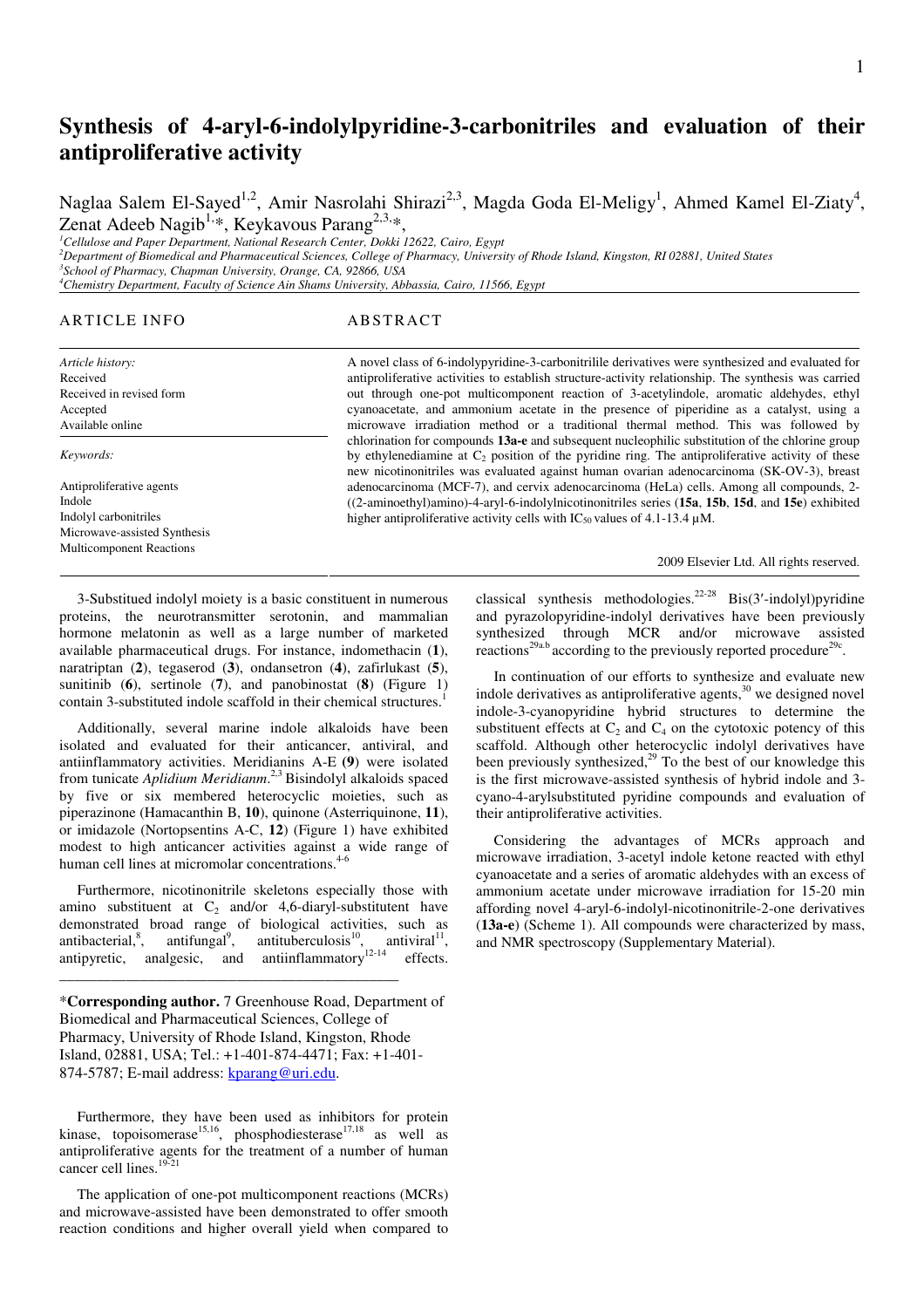

**Figure 1.** Common biologically active 3-substituted indolyl derivatives.



**Scheme 1**. Synthesis of indolylnicotinonitriles (**13a-e**). Reagents and conditions: (a) piperidine (1 mL), ethylene glycol (1 mL), MW irradiation (W 250 and T 150 °C).

**Table 1**. Comparative synthesis of 2-oxo-1,2-dihydropyridine-3-carbonitrile derivatives (**13a-e)** by microwave irradiation and thermal heating.



| product                       | Ar                                                                | <b>Time</b>           |                             | Yield <sup>c</sup> $(\%)$ |                 | mp (°C)              |
|-------------------------------|-------------------------------------------------------------------|-----------------------|-----------------------------|---------------------------|-----------------|----------------------|
|                               |                                                                   | MW <sup>a</sup> (min) | $\mathbf{Th}^b(\mathbf{h})$ | MW <sup>a</sup>           | Th <sup>b</sup> |                      |
| 13a                           | $2-C_4H_3S$                                                       | 20                    | 17                          | 77                        | 44              | >300                 |
| 13 <sub>b</sub>               | $4-OCH3C6H4$                                                      | 20                    | 18                          | 79                        | 45              | >300                 |
| 13c<br>13d<br>13 <sub>e</sub> | $4$ -FC <sub>6</sub> H <sub>4</sub><br>$4-CIC6H4$<br>$4-BrC_6H_4$ | 15<br>17<br>17        | 10<br>15<br>14              | 87<br>82<br>83            | 56<br>63<br>61  | >300<br>>300<br>>300 |

<sup>a</sup>The reaction was carried out by microwave irradiation at 250 W and 150 °C; <sup>b</sup>The reaction was carried out by thermal heating at 150 °C in oil bath; 'Isolated yields.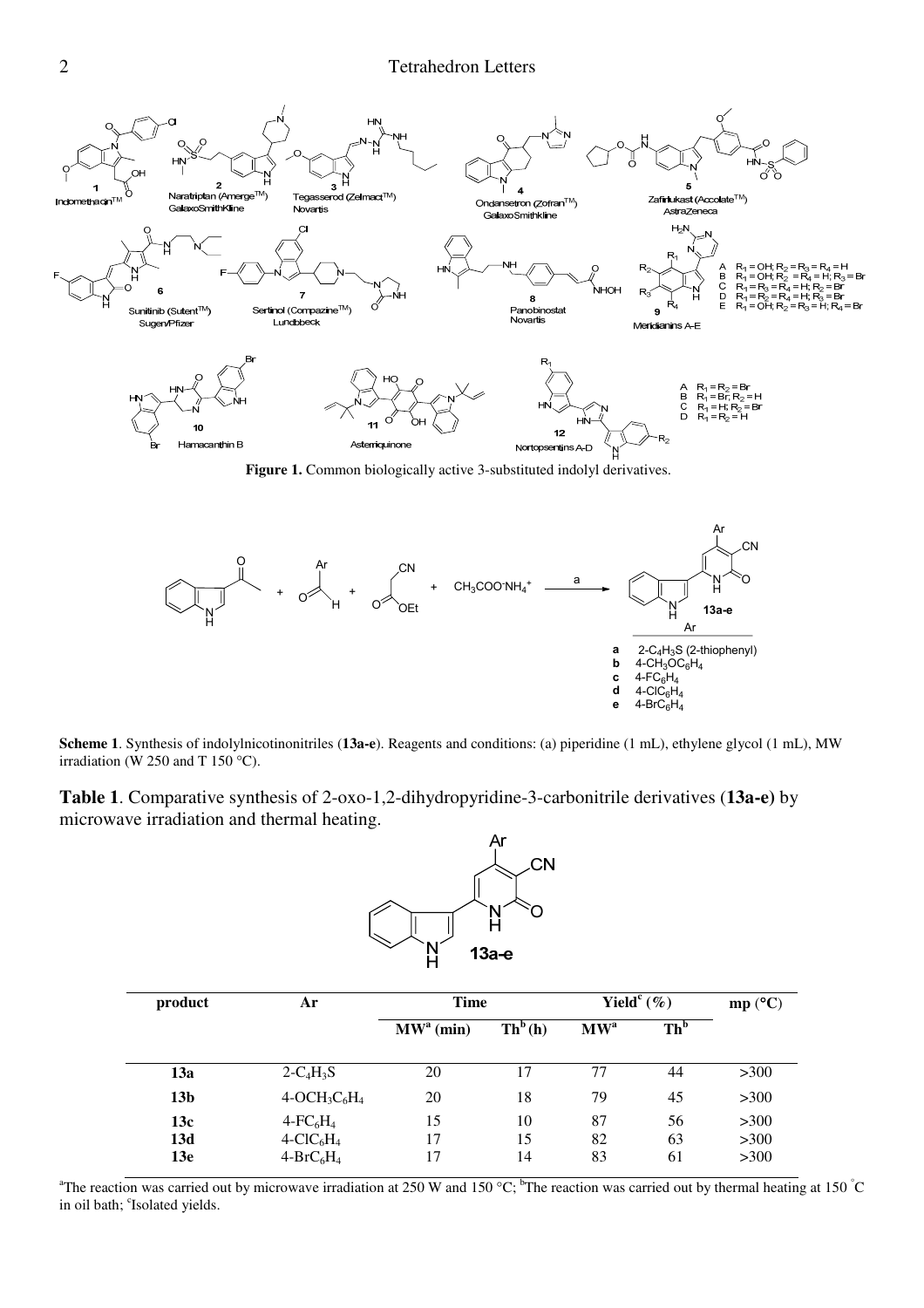

**Scheme 2**. Mechanistic illustration for the formation of 2-oxo-1,2-dihydropyridine-3-carbonitrile system.

Ethylene glycol and piperidine were used as a solvent and a catalyst, respectively, during the microwave reaction at a power of 250 W and 150  $\degree$ C for a given time. The reactions were successful in achieving the benefits of both utilizing microwave irradiation and the one-pot MCRs. Compared to the traditional thermal method, the reaction time was shortened from hours to minutes with improvement in both the target product purity and overall product yield (77-87%) in case of microwave method. The results for each entry are summarized in (Table 1).

The mechanism of one pot syntheses of nicotinonitrile derivatives is known to be through the formation of  $\alpha$ , $\beta$ unsaturated ketones intermediate via Claisen-Schimdt reaction between active methylene containing ketones and aromatic aldehydes using catalytic amount (10%) of strong bases like sodium hydroxide, triethylamine, or piperidine. This reaction is followed by condensation with nitrile containing active methylene compounds (e.g. ethyl cyanoacetate or malononitrile) through Michael addition reaction in the presence of ammonium<br>acetate. cvclization. and aromatization to afford the acetate, cyclization, and aromatization to afford the corresponding  $4-ary1-2-oxo-1H$ -pyridine-3-carbonitrile 4-aryl-2-oxo-1*H*-pyridine-3-carbonitrile derivatives<sup>31</sup> (Scheme 2).

Results in Table 1 showed that, the electronic effect and the nature of the substituent on the aromatic aldehyde ring played a critical effect in terms of reaction time and product yield under smilar reaction conditions. When aromatic aldehydes bearing a strong electron withdrawing group (e.g. 4-fluorine, 4-chloro, 4 bromo) in *para* positions was used, the yield of the products was increased in a shorter reaction time compared to those carrying electron donating groups (e.g. 4-methoxy group) in *para* position under a similar reaction condition.

Moreover, the reaction of compounds **13a-e** with phosphoryl chloride for 18-24 h afforded the corresponding 2-chloropyridine derivatives (14a-e) after thermal heating at 80 °C as shown in Scheme 3. 2-Chloropyridine derivatives (**14a-e**) were used as precursors for nucleophilic substitution reaction with ethylenediamine under a reflux condition in ethanol to afford the corresponding 2-aminoethylenamino 6-indolylnicotinonitrile derivatives (**15a-e**), The chemical structures of these novel compounds **14a-e** and **15a-e** were elucidated by IR, mass, and NMR spectroscopy (see Supplementary Material).



Scheme 3. Reagents and conditions: (a) POCl<sub>3</sub>, reflux, 80 °C for 18-24 h; (b) ethylenediamine, ethanol, reflux, 36-48 h.

The antiproliferative activities of all synthesized compounds in a panel of cancer cell lines including human ovarian adenocarcinoma (SK-OV-3), breast adenocarcinoma (MCF-7), and cervix adenocarcinoma (HeLa) cells were evaluated. All compounds (50 µM) were tested for their anticancer potency after 72 h incubation. DMSO (3%) and doxorubicin (Dox 10 µM) were used as negative and positive controls for the assay.

As it is shown in Figure 2, compounds **13a**, **13c**, **13d**, **13e**, **14a**, **14c**, and **14d** did not show any significant antiproliferative activity against HeLa, SK-OV-3, and MCF-7 cells. Among all derivatives, compounds **13b**, **14b**, and **15a-e** showed modest to high antiproliferative potency. However, compounds **15b**, **15d**, and **15e** showed comparable potency with that of Dox in HeLa cells and significantly higher potency in SK-OV-3 and MCF-7 cells versus Dox. For example, compounds **15b**, **15d**, and **15e** inhibited the proliferation of HeLa, SK-OV, and MCF-7 cells by 62-67%, 85-88%, and 84-87%. Interestingly, these three compounds inhibited the cell proliferation of SK-OV-3 and MCF-7 cells with higher potency compared to that of HeLa cells, indicating that their activity was cell-specific.

All synthesized compounds have a common scaffold of conjugated substituted 6-indolyl pyridine ring. Compounds **15a-e**  also have an ethylene-1,2-diamine moiety attached to the substituted pyridine ring. Changing the substation at  $C_2$  from oxo (compounds **13a-e**) to ethylene-1,2-diamine (compounds **15a-e)**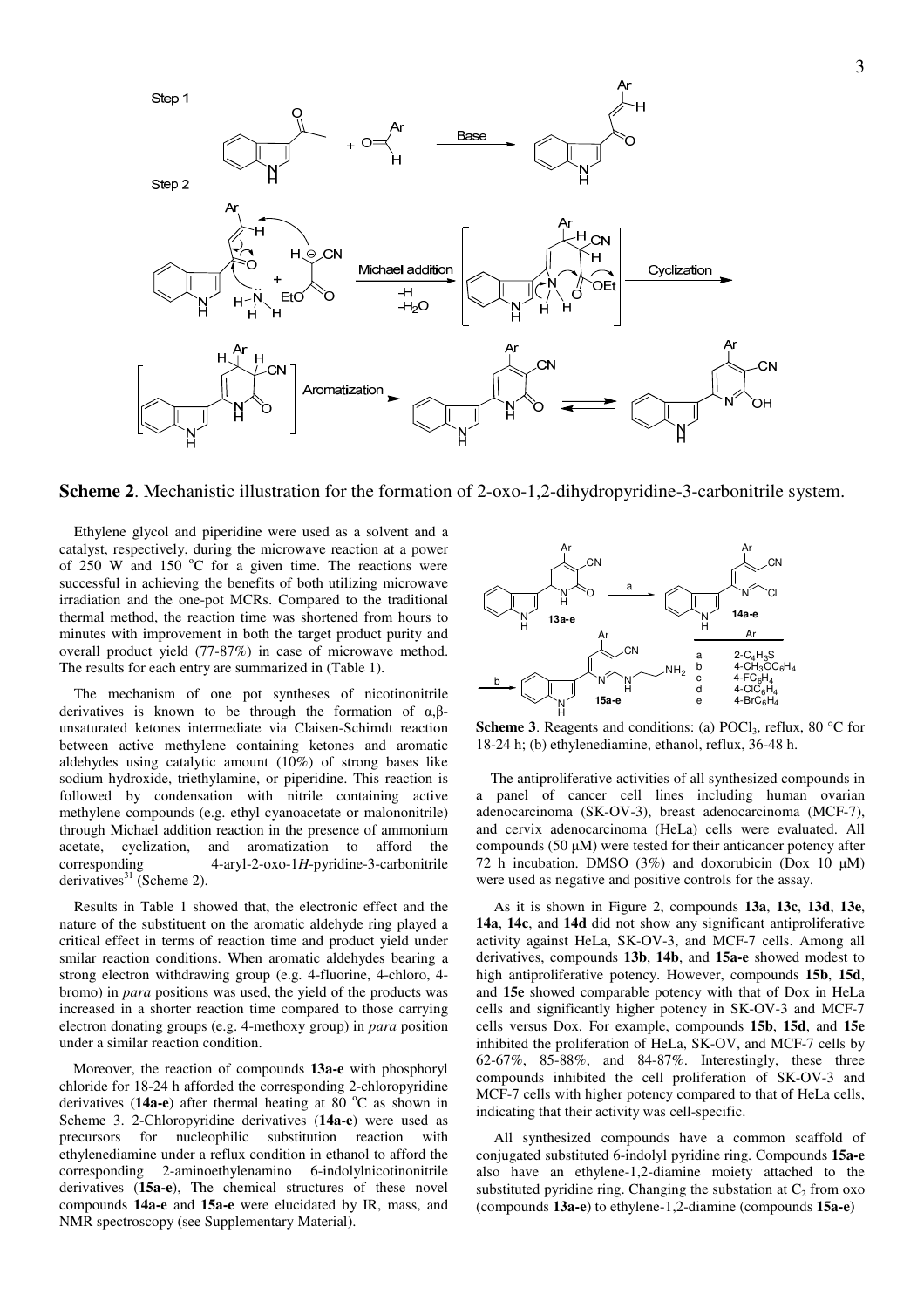#### 4 Tetrahedron Letters



**Figure 2.** Antiproliferative activity of **13a-e**, **14a-e**, and **15a-e**.

showed that, an ethylene-1,2-diamine moiety plays a significant role in elevating the anti-proliferative activity. However, among indolyl nicotinonitrile (**15a-e**), compound **15c** with *p*fluorophenyl substituent at  $C_4$  did not show similar potency when compared with the other compounds in this series, suggesting that the presence of a strong electron withdrawing fluorine group is not productive. On the other hand, the presence of a heterocyclic ring as in compound **15a** or an electron donating group like *p*-methoxy group as in compound **15b** resulted in higher antiproliferative activity. Thus, electronic effect of the substituent of the phenyl group substituent appears to have a direct effect on antiproliferative activity.

**Table 2.** IC<sub>50</sub> values of four selected compounds in SK-OV-3, MCF-7, and HeLa cells.

| Entry           | HeLa <sup>a</sup> | $SK-OV-3$ | $MCF-7$     |
|-----------------|-------------------|-----------|-------------|
| 15a             | 13.4              | 4.7       | 4.1         |
| 15 <sub>b</sub> | 7.2               | 6.5       | 8.1         |
| 15d             | 6.8               | 5.9       | 7.1         |
| 15 <sub>e</sub> | 8.8               | 5.8       | 6.8         |
| Dox             | $0.15^{33a}$      | 3.2       | $7.5^{33b}$ |

<sup>a</sup>The IC<sub>50</sub> values of compounds were calculated in  $\mu$ M. The data are average of triplicate experiments.

Based on the results from the preliminary screening, compounds **15a**, **15b**, **15d**, and **15e** were selected for further  $IC_{50}$ evaluation. IC<sub>50</sub> is the concentration that causes 50% inhibition of cancer cell growth. The IC<sub>50</sub> values of 15a, 15b, 15d, and 15e derivatives were tested in HeLa, SK-OV-3, and MCF-7 cells (Table 2). As it is shown in the  $IC_{50}$  graphs (Figure S1, Supplementary Material), all these four derivatives showed high potency in the inhibition of the proliferation of different cancer cells. The IC50 values of compounds **15a**, **15b**, **15d**, and **15e** were in the range of 4.1-13.4 µM, 6.5-8.1 µM, 5.9-7.1 µM, and 5.8-8.8 µM, respectively, in HeLa, SK-OV-3, and MCF-7 cells. Compounds  $15a$  and  $15e$  showed slightly lower  $IC_{50}$  values in MCF-7 and SK-OV-3 cells compared to the other compounds. The partition coefficient (Log P) of all the synthesized compounds were calculated by using ChemDraw 10.0 (Supplementary information, Table S1). The data revealed that the compounds **15a-e** with moderate Log P values of 3.23-4.19 showed significantly higher antiproliferative activity compared to other compounds possibly because of higher cellular uptake of these compounds).<sup>32</sup> Compounds **13a-e** with low Log P values (2.43-3.28) did not show high antiproliferative activity, while compounds **14a-e** with high lipophilicity (Log  $P = 4.82 - 5.77$ ) showed moderate activity. These data indicate that there is a correlation between the partition coefficient and antiproliferative activity of these compounds, and an optimal Log P is required for generating maximum activity.

In conclusion, we have demonstrated a facile and efficient method for the preparation of a new series of 6-indolypyridine-3 carbonitrile derivatives *via* the one-pot MCR with the microwave-assisted irradiation affording high yields, short reaction times, and the easy workup procedure. Among all compounds, 2-((2-aminoethyl)amino)-4-aryl-6 indolylnicotinonitrile series (**15a**, **15b**, **15d**, and **15e**) exhibited higher antiproliferative activity than Dox against SK-OV-3, MCF-7, and HeLa cells. These data suggest that indolylnicotinonitriles chemical scaffold can be used as a template for further structure optimization for generating compounds with higher antiproliferative activity.

#### **Acknowledgments**

We thank the financial support from the American Cancer Society Grant # RSG-07-290-01-CDD, National Research Cancer (Dokki, Giza, Egypt), and the Cultural Affairs and Mission Sector, Ministry of Higher Education, Egypt) for the financial support. We also thank the National Center for Research Resources, NIH, and Grant Number 8 P20 GM103430- 12 for sponsoring the core facility. The authors would like to thank Dr. Brenton DeBoef for providing the microwave facility.